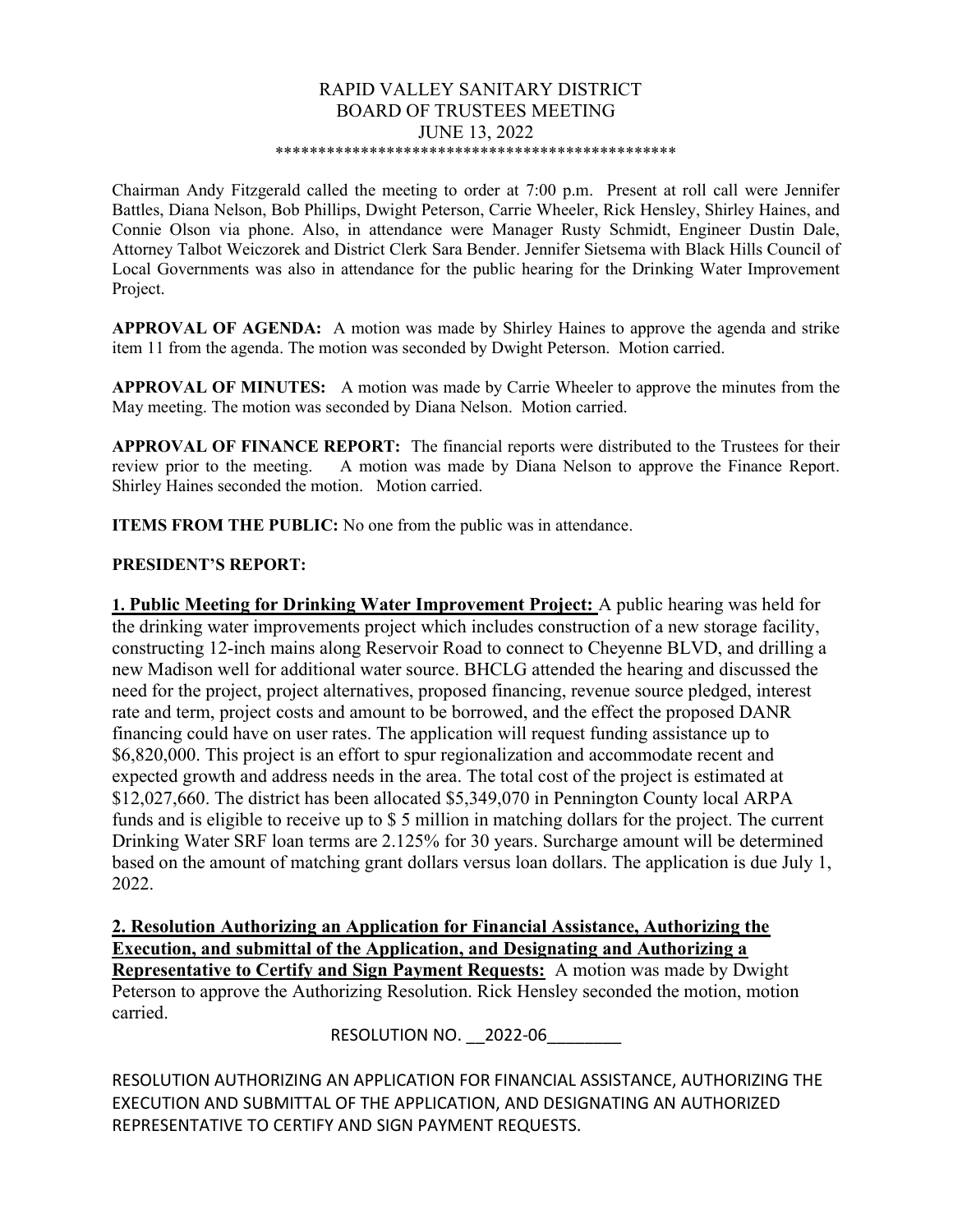WHEREAS, the Rapid Valley Sanitary District (RVSD) has determined it is necessary to proceed with improvements to its Drinking Water System; and

 WHEREAS, RVSD has determined that financial assistance will be necessary to undertake the Project and an application for financial assistance to the South Dakota Board of Water and Natural Resources (the "Board") will be prepared; and

 WHEREAS, it is necessary to designate an authorized representative to execute and submit the Application on behalf of the RVSD and to certify and sign payment requests in the event financial assistance is awarded for the Project,

NOW THEREFORE BE IT RESOLVED by RVSD as follows:

 1. The sanitary district hereby approves the submission of an Application for financial assistance in an amount not to exceed \$6,820,000 to the South Dakota Board of Water and Natural Resources for the Project.

 2. The General Manager is hereby authorized to execute the Application and submit it to the South Dakota Board of Water and Natural Resources, and to execute and deliver such other documents and perform all acts necessary to effectuate the Application for financial assistance.

 3. The General Manager is hereby designated as the authorized representatives of the sanitary district to do all things on its behalf to certify and sign payment requests in the event financial assistance is awarded for the Project.

 $\overline{\phantom{a}}$  , and the contract of the contract of the contract of the contract of the contract of the contract of the contract of the contract of the contract of the contract of the contract of the contract of the contrac

Adopted this 13<sup>th</sup> day of June 2022.

APPROVED:

Board President

(Seal)

Attest:

Finance Officer/District Clerk

# MANGERS REPORT

3. Monthly Water Loss and Leak Detection: Water loss for the month was 6.4% there were a couple of larger leaks that were found this month. There was a main valve leaking on Ziebach and S Pitch and a curb stop on a vacant lot was found open, plus an additional leak on Colvin St.

# PROJECTS AND FUTURE DEVELOPMENT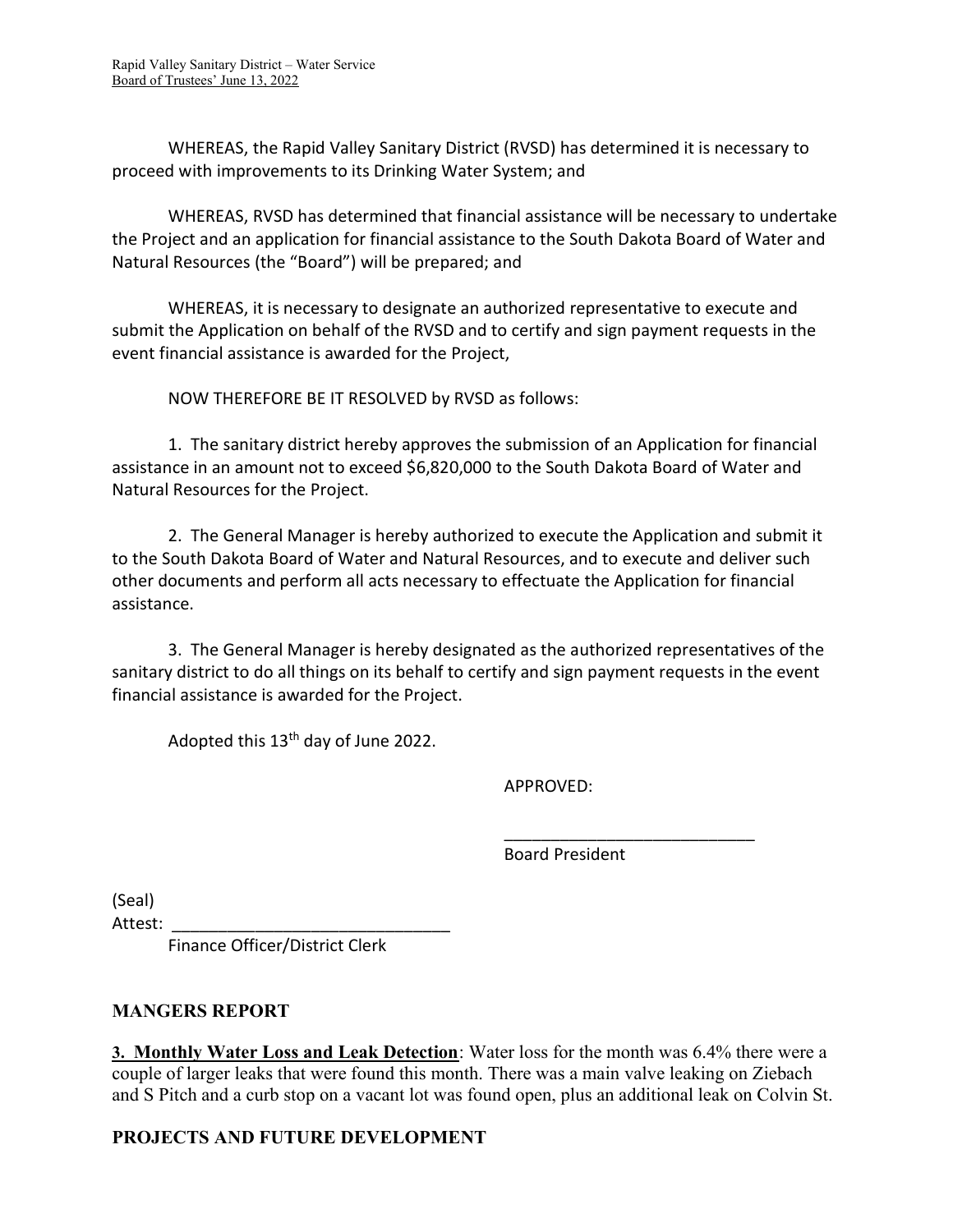4. Moonlight Apartment Complex: The infrastructure for this project is complete and the fees are paid for the first 4 buildings.

**5. Creekside Apartment Project:** The 12" water main was tested and has passed. The sanitary sewer is also complete and has been tested and phase 1 of the project should be complete soon. All fees for this phase have been paid.

6. Murphy Ranch Phase 10A Project: Phase 10A consists of 41 residential lots. The fees are not paid at this time, but construction has not started. The contractor is currently removing trees and debris before water and sewer construction commences. The agreement for the ditch crossing is complete as well.

**7. Apple Valley Water and Sewer Expansion:** This project is still on hold due to the pending litigation. Watco/Ringneck and Western have approved the crossing design for the water main and now we are just waiting to hear back on insurance requirements.

# OTHER TOPICS

8. Houk Property Purchase: The location of our intake and intake building is a permanent facility and access lease on the Houk residence. Mr. Houk indicated selling a portion of this property to the District. AE2S has drafted a proposed plat of the location as well as a portion of our existing easement reverting to Mr. Houk. He has received a copy of the plat to review. Mr Wieczorek will start working on a purchase contract to include some of the details of the purchase. Once this is drafted the manager will submit to Mr.Houk for his consideration.

**9. Procurement Policy for ARPA Funds and Loan Requirements:** A procurement policy was drafted for proper procedures in utilizing the county ARPA funds. Mr. Wieczorek has reviewed the draft and the manager have submitted a copy to the County for comments or changes. Once all the changes have been complete the board will need to adopt the policy as it is a requirement for utilizing the ARPA funds.

10. Well Site Evaluation Study: LRE has applied for the District's well permit at the treatment plant location. The permit is for the Madison Aquifer with an estimated yield of 400-450 gpm. I have also received an evaluation from USGS on projected yield as well. Mr. Eldridge ran a water model and has indicated that the location has a potential of 400gpm sustained flow.

#### Miscellaneous Information:

 The Skid X modules for the Nanostone conversion are scheduled to arrive mid-June. The tank arrived today. Pump suppliers are quoting for a reverse filtration pump, the current pump is not able to provide required flows. Concrete pads will need to be extended as well; contractors might not be available until late summer so the retrofit will probably take place sometime this winter. Once complete, the plant will be able to produce 4.8 mgd.